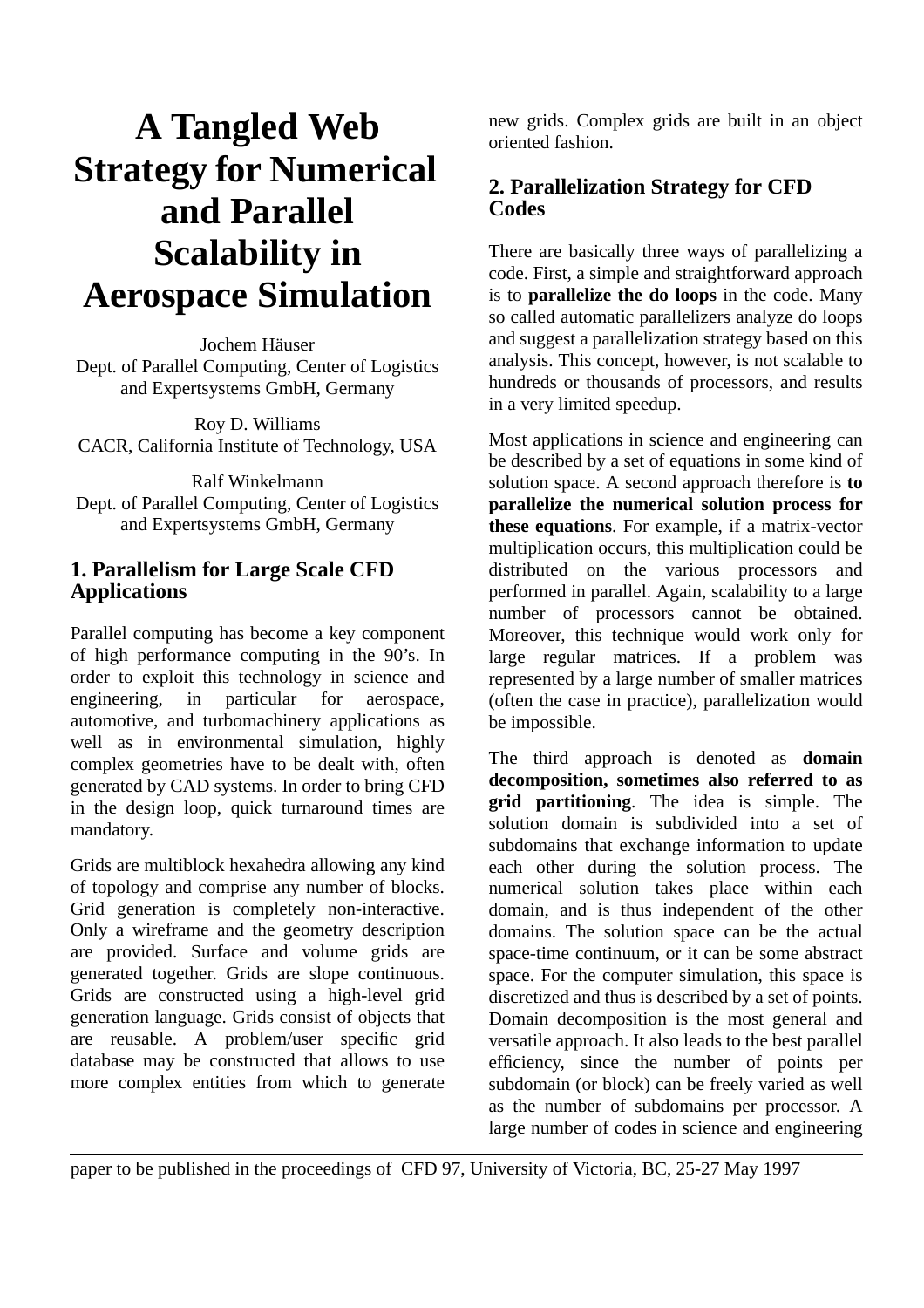

**Fig 1: Generic aircraft configuration.**

There is, however, an important aspect in parallelization, namely the geometrical complexity of the solution domain. In the following, a brief discussion on **geometrical complexity** is given and how it affects parallelization. If the solution domain comprises a large rectangle or box, domain decomposition is relatively straightforward. For instance, the rectangle can be decomposed into a set of parallel stripes, and a box can be partitioned into a set of planes. This leads to a one-dimensional communication scheme where messages are sent to left and right neighbors only. However, more realistic simulations in science and engineering demand a completely different behavior. For example, the calculation past an entire aircraft (see Fig. 1) configuration leads to a partitioning of the solution domain that results in a large number of subdomains of widely different size, i.e. the number of grid points in the various blocks differs. As a consequence, **it is unrealistic to assume that a solution domain can be partitioned into a number of equally sized subdomains**. In addition, **it is also unrealistic to assume a nearest neighbor communication**. On the contrary, the set of subdomains is unordered (unstructured) on the subdomain level, leading to **random communication among subdomains**. In other words, the communication distance cannot be

limited to nearest neighbors, but any distance on the processor topology is possible (processor topology describes how the processors are connected, for instance as a 2D mesh, as a torus or as a hypercube etc.). Hence, the efficiency of the parallel algorithm must not depend on nearest neighbor communication. Therefore, the parallelization of solution domains of complex geometry requires a more complex communication pattern to ensure a loadbalanced application. It also demands more sophisticated message passing among neighboring blocks, which may reside on the same, on a neighboring, or on a distant processor. The basic parallelization concept for this kind of problem is the **introduction of a new type of boundary condition, namely the inter-domain boundary condition** that is updated in the solution process by neighboring subdomains via message passing. **Parallelization then is simply achieved by the introduction of a new type of boundary condition.** Thus, parallelization of a large class of complex problems has been logically reduced to the well known problem of specifying boundary conditions.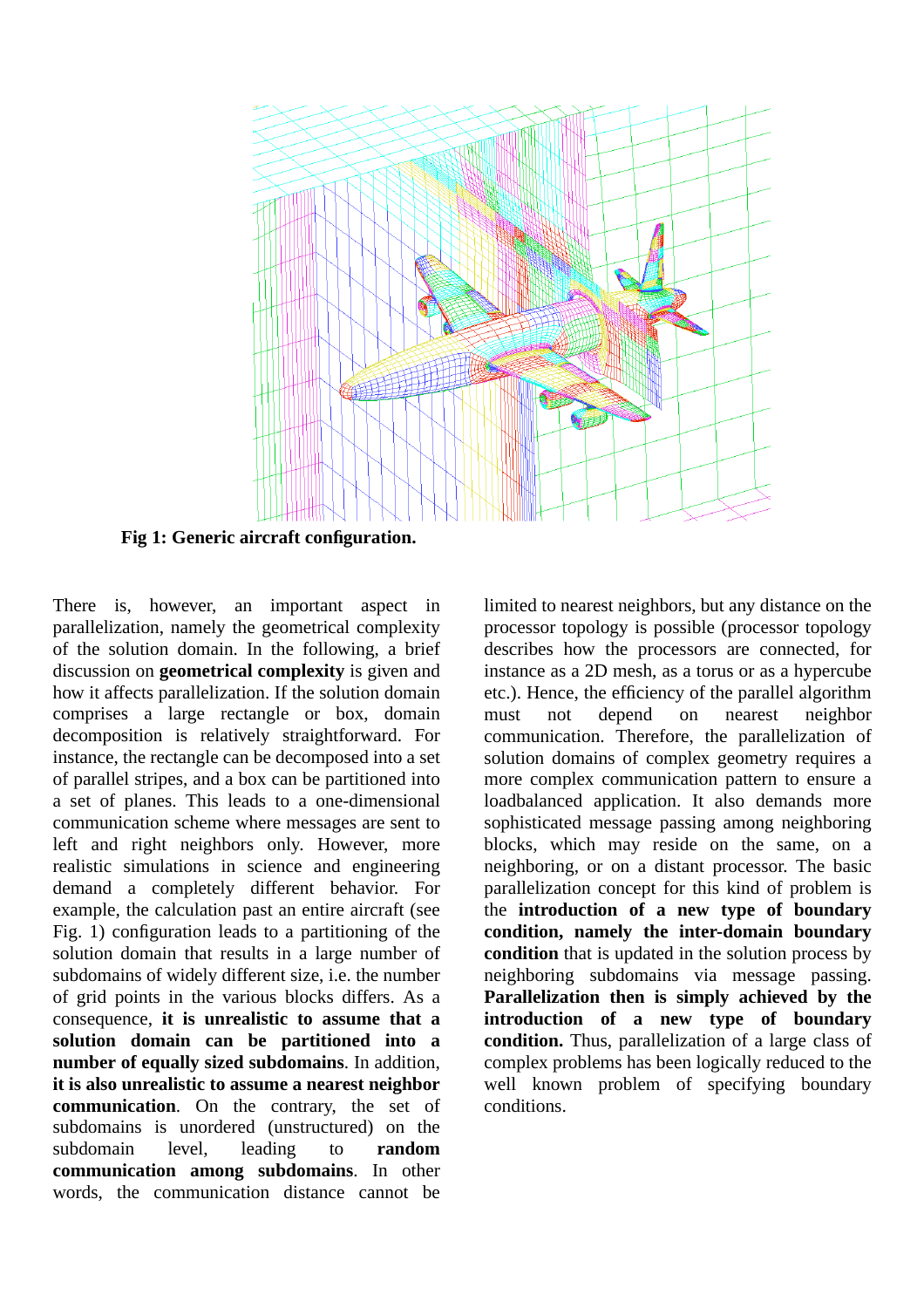#### **1. A Tangled Web for the Solution of the Navier-Stokes Equations**

It is important to note that the successful solution of the large scale parallel N-S equations can only be performed by a **Triad** numerical solution procedure. Numerical Triad is the concept of using **grid generation, domain decomposition**, and the **numerical solution scheme** itself. Each of the three **Triad** elements has its own unique contribution in the numerical solution process. However, in the past, these topics were considered mainly separately and their close interrelationship has not been fully recognized. In fact, it is not clear which of the three topics will have the major contribution to the accurate and efficient solution of the N-S equations. While it is generally accepted that grid quality has an influence on the overall accuracy of the solution, the solution dynamic adaptation process leads to an intimate coupling of numerical scheme and adaptation process, i.e. the solution scheme is modified by this coupling as well as the grid generation process. When domain decomposition is used, it may produce a large number of independent blocks (or subdomains). Within each subdomain a block-implicit solution technique is used, leading to a decoupling of grid points. Each domain can be considered to be completely independent of its neighboring domains, **parallelism** simply being achieved by introducing **a new boundary condition**, denoted as inter-block or inter-domain boundary condition. Updating these boundary points is done by message-passing. It should be noted that exactly the same approach is used when the code is run in serial mode, except that no messages have to be sent to other processors. Instead, the updating is performed by simply linking the receive buffer of a block to its corresponding neighboring send buffer. Hence, **parallelizing a multi-block code neither demands rewriting the code nor changing its structure**.

A major question arises in how the decomposition process affects the convergence rate of the implicit scheme. First, it should be noted that the N-S equations are not elliptic, unless the time derivative is omitted and inertia terms are neglected (Stokes equations). This only occurs in the boundary layer when a steady state has been reached or has almost been reached. However, in this case the Newton method will converge quadratically, since the initial

solution is close to the final solution. The update process via overlap boundaries therefore should be sufficient. In all other cases, the N-S equations can be considered hyperbolic. Hence, a full coupling of all points in the solution domain would be unphysical, because of the finite propagation speed, and is therefore not desirable and not needed. To retain the numerical order across block (domain) boundaries, an overlap of two points in each coordinate direction has been implemented. This guarantees that the numerical solution is independent of the block topology. The only restriction comes from the computation of flow variables along the diagonals on a face of a block, needed to compute the mixed derivatives the viscous terms.

To continue the discussion of convergence speed it should be remembered that for steady state computations implicit techniques converge faster than fully explicit schemes. The former are generally more computationally efficient, in particular for meshes with large variations in grid spacing. However, since a full coupling is not required by the physics, decomposing the solution domain should result in a convergence speedup, since the inversion of a set of small matrices is faster than the inversion of the single large matrix, although boundary values are dynamically updated. On the other hand, if the decomposition leads to a blocksize of 1 point per block, the scheme is fully explicit and hence computationally less efficient than the fully implicit scheme. Therefore, an **optimal decomposition topology must exist** that most likely depends on the flow physics and the type of implicit solution process. So far, no theory has been developed. However, a number of numerical experiments has been performed with the *ParNSS* code, clearly demonstrating the convergence speedup. Block numbers have been varied from 2 to 1024 in 2D and from 6 to 384 in 3D, using an otherwise identical grid.

In this paper, the basis of the numerical solution technique is the Newton method, combined with a Conjugate-Gradient technique (*GMRES*) for convergence acceleration within a Newton-Iteration. In the preconditioning process used for the Conjugate-Gradient technique, domain decomposition is used to decrease the condition number (ratio of largest to smallest eigenvalues) of the matrix forming the left hand side, derived from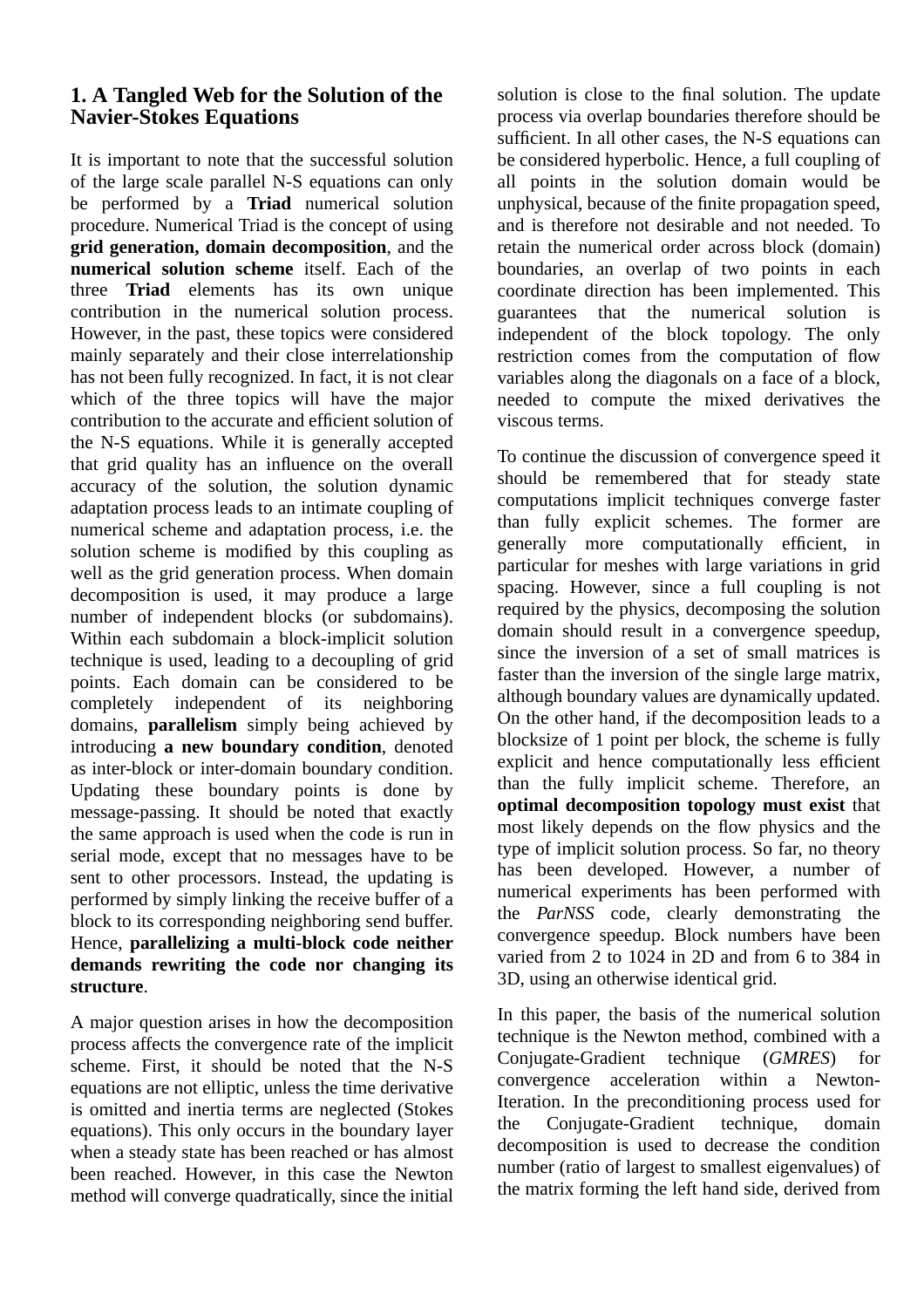the discretized N-S equations. In other words, the eigenvalue spectrum is compressed, because the resulting matrices are smaller. It is shown in [1] that this ratio is a measure of the convergence speed for generalized conjugate residual algorithms. Having smaller matrices the condition number should not increase; using physical reasoning it is concluded that in general the condition number should decrease.

From these remarks, it should be evident that only a combination of grid generation scheme, numerical solution procedure, and domain decomposition approach will result in an effective, general numerical solution strategy for the parallel N-S equations on complex geometries. Because of their mutual interaction these approaches must not be separated. Thus, the concept of numerical solution procedure is much more general than devising a single numerical scheme for discretizing the N-S equations. **Only the implementation of this interconnectedness in a parallel solver will lead to the optimal design tool**.

#### **2. Speedup Results by Tangled Web Approach**

So far we have investigated the following acceleration schemes:

1. **Adaptive coupling** during the solution process, that is, the computation is started with an explicit scheme, followed by a block implicit GMRES technique using a large number of blocks. Automatic block merging is used to increase coupling strength. Merging of blocks is based on the residual of the solution. Results of this strategy are presented in Fig.2.

2. Results in Table 1 are obtained by varying block number only, that is, the computational scheme is not changed.

3. Computing a coarse grid flow solution and transferring it onto a finer grid. Repeating this process in sequence, i.e. using a sequence of grids from coarse to fine, accelerates convergence to a steady state solution. Results are given in Table 2.

4. Combination of acceleration techniques: Grid sequencing plus adaptive coupling are presented in Fig. 4 and Fig 5.

| # of block | # of points per block | # of iterations | computing time | speedup |
|------------|-----------------------|-----------------|----------------|---------|
| 2          | 24000                 | 253             | 52519          | 1.00    |
| 32         | 1560                  | 305             | 33930          | 1.55    |
| 120        | 435                   | 317             | 22577          | 2.326   |
| 256        | 213                   | 333             | 19274          | 2.725   |
| 480        | 119                   | 349             | 17752          | 2.958   |
| 1024       | 61                    | 380             | 18012          | 2.916   |

**Table 1: Results for solution acceleration by variation of block number for a 48000 point NACA0012 airfoil. The Euler solution is computed by the implicit GMRES algorithm for a Mach number of 1.7. The computation stops after the residual drops to 10e-12. The optimal speedup is obtained for 480 blocks.**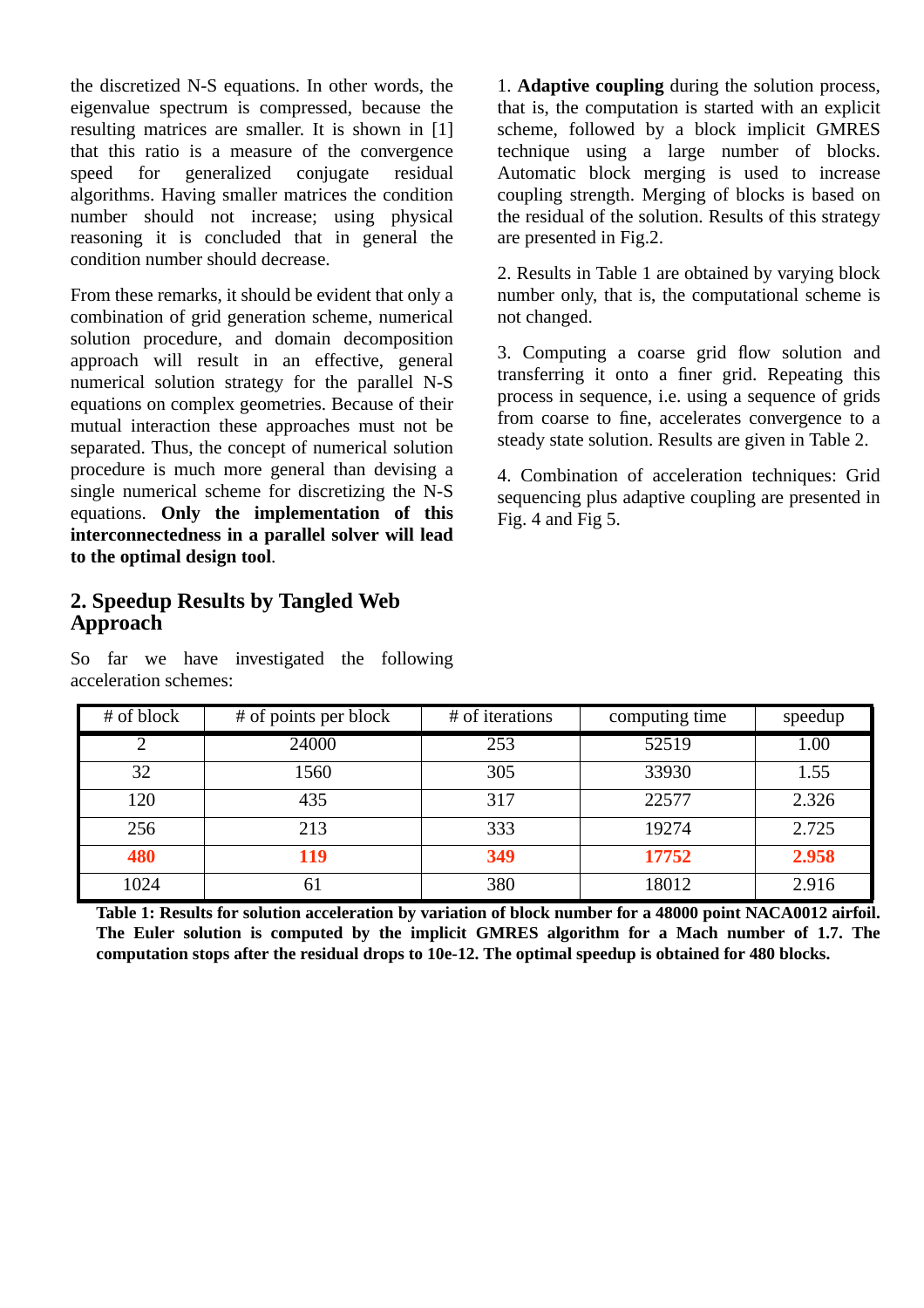



**Fig 3: NACA 0012 airfoil. Navier-Stokes grid and Mach number contour plot. The fine grid consists of 26 blocks and some 29,000 cells. The coarse grid comprises about 7,500 cells.**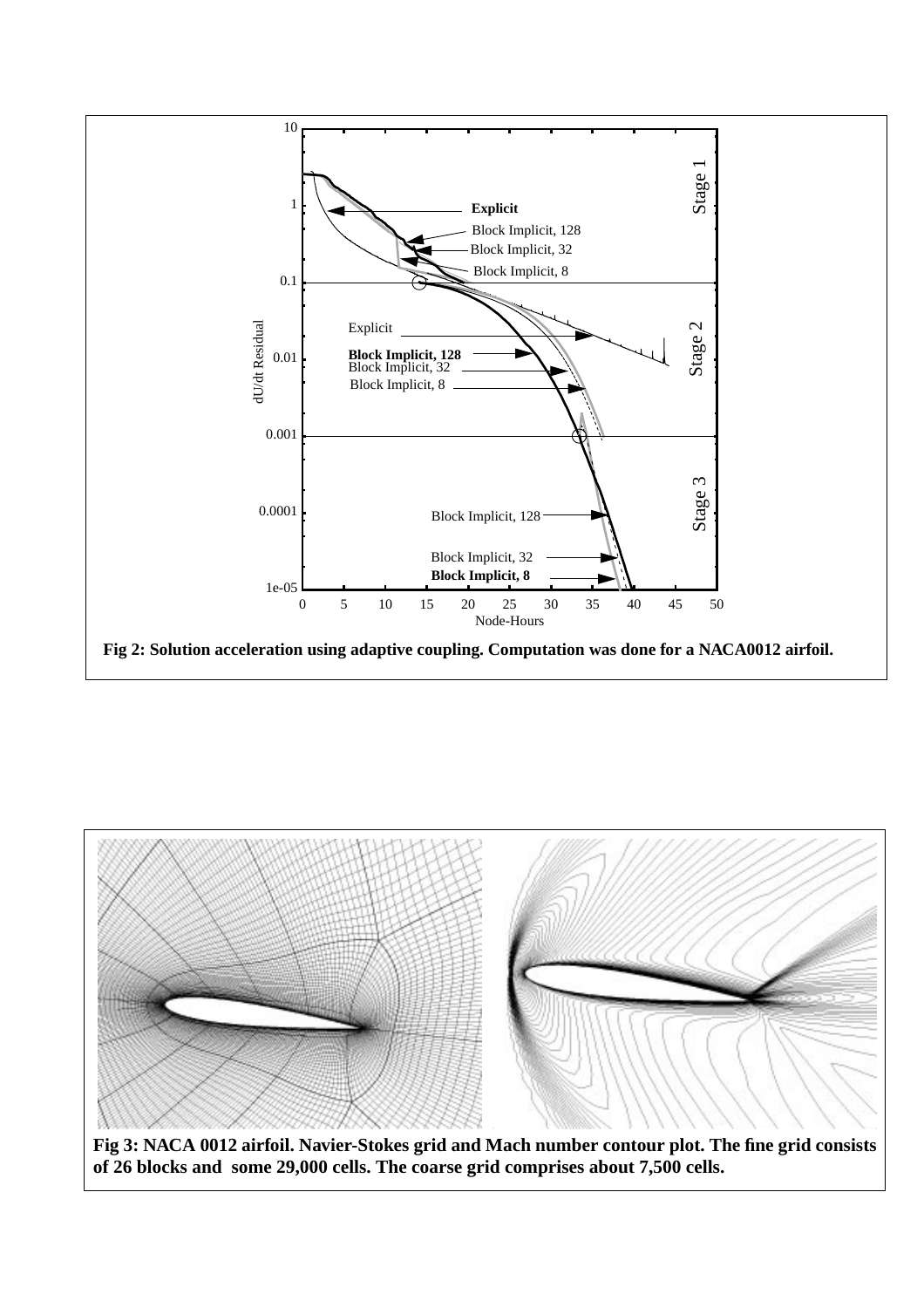

**Fig 4: Grid sequencing, in combination with adaptive coupling, was used in the Navier-Stokes computation of the NACA0012 airfoil. First, a converged solution was computed on the 26 block coarse grid (see Fig. 5a) which served as initial condition for the computations in the steps 1 to 3. It turns out that the combination of grid sequencing and adaptive coupling results in substantial speedups in comparison with fully explicit or a block implicit solution on a fine grid only. The speedups are 5.91 and 2.11, respectively . It should to be mentioned that further improvements of the total execution time will be achieved by using dynamic load balancing.**

| <b>Grid level</b>        | grid points | [CPU+SYS-time] s | [total<br>CPU+SYS-time] s |
|--------------------------|-------------|------------------|---------------------------|
|                          | 832         | 134              | 134                       |
|                          | 3162        | 775              | 909                       |
|                          | 12322       | 6010             | 6919                      |
|                          | 48000       | 23741            | 30660                     |
| $0$ (no grid sequencing) | 48000       | 51578            | 51578                     |

**Table 2: Results for solution acceleration by using multi-level grids for a 48,000 point NACA0012 airfoil. The Euler solution is computed by implicit GMRES for a Mach number of 1.7. The algorithm switches to the next finer grid, if the residual has dropped to 10e-12 on the coarse grid level. A speedup of 1.68 is obtained by this techniques.**